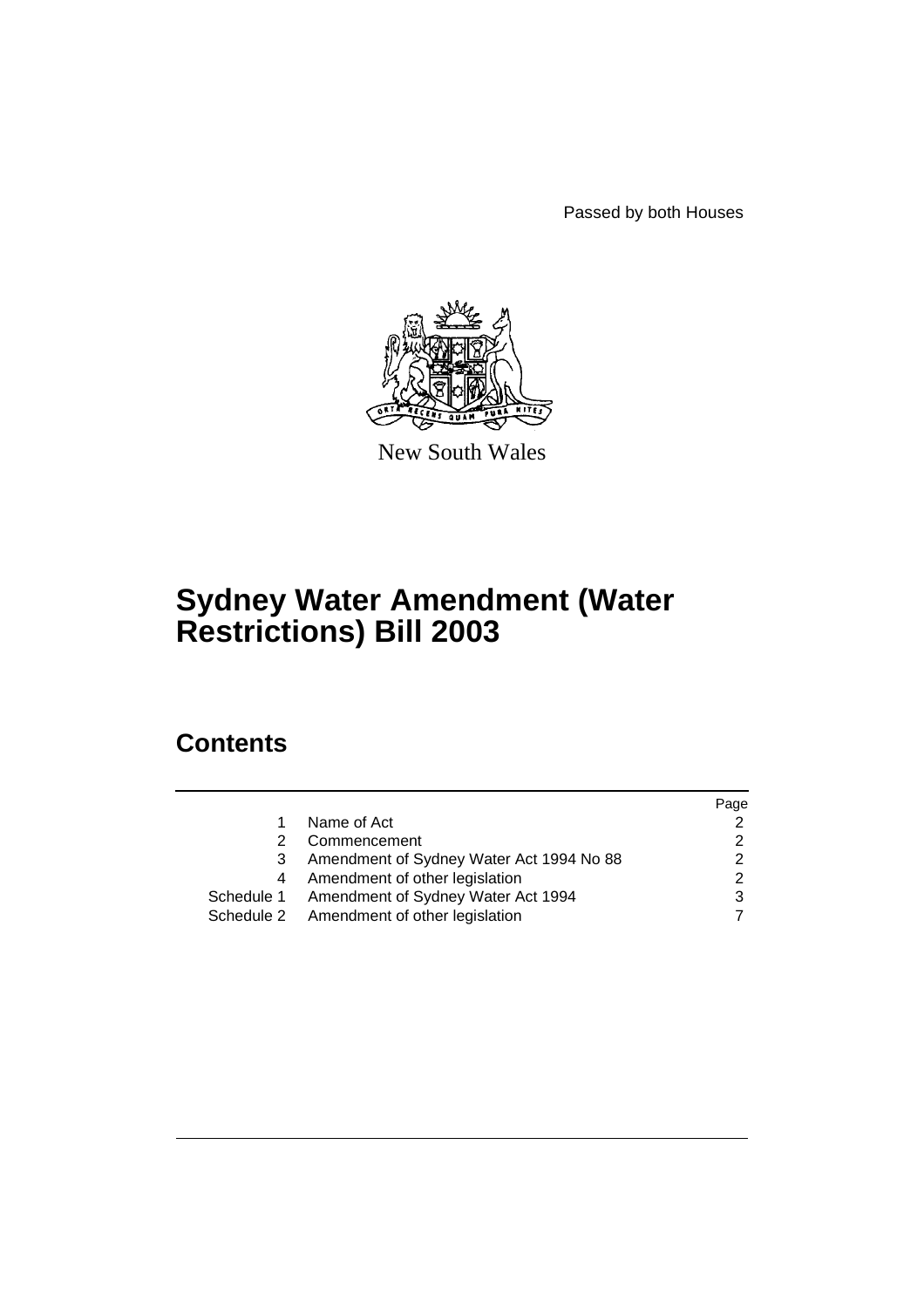*I certify that this PUBLIC BILL, which originated in the LEGISLATIVE ASSEMBLY, has finally passed the LEGISLATIVE COUNCIL and the LEGISLATIVE ASSEMBLY of NEW SOUTH WALES.*

> *Clerk of the Legislative Assembly. Legislative Assembly, Sydney, , 2003*



New South Wales

# **Sydney Water Amendment (Water Restrictions) Bill 2003**

Act No , 2003

An Act to amend the *Sydney Water Act 1994* to make further provision with respect to the enforcement of water restriction offences; and for other purposes.

*I have examined this Bill, and find it to correspond in all respects with the Bill as finally passed by both Houses.*

*Chairman of Committees of the Legislative Assembly.*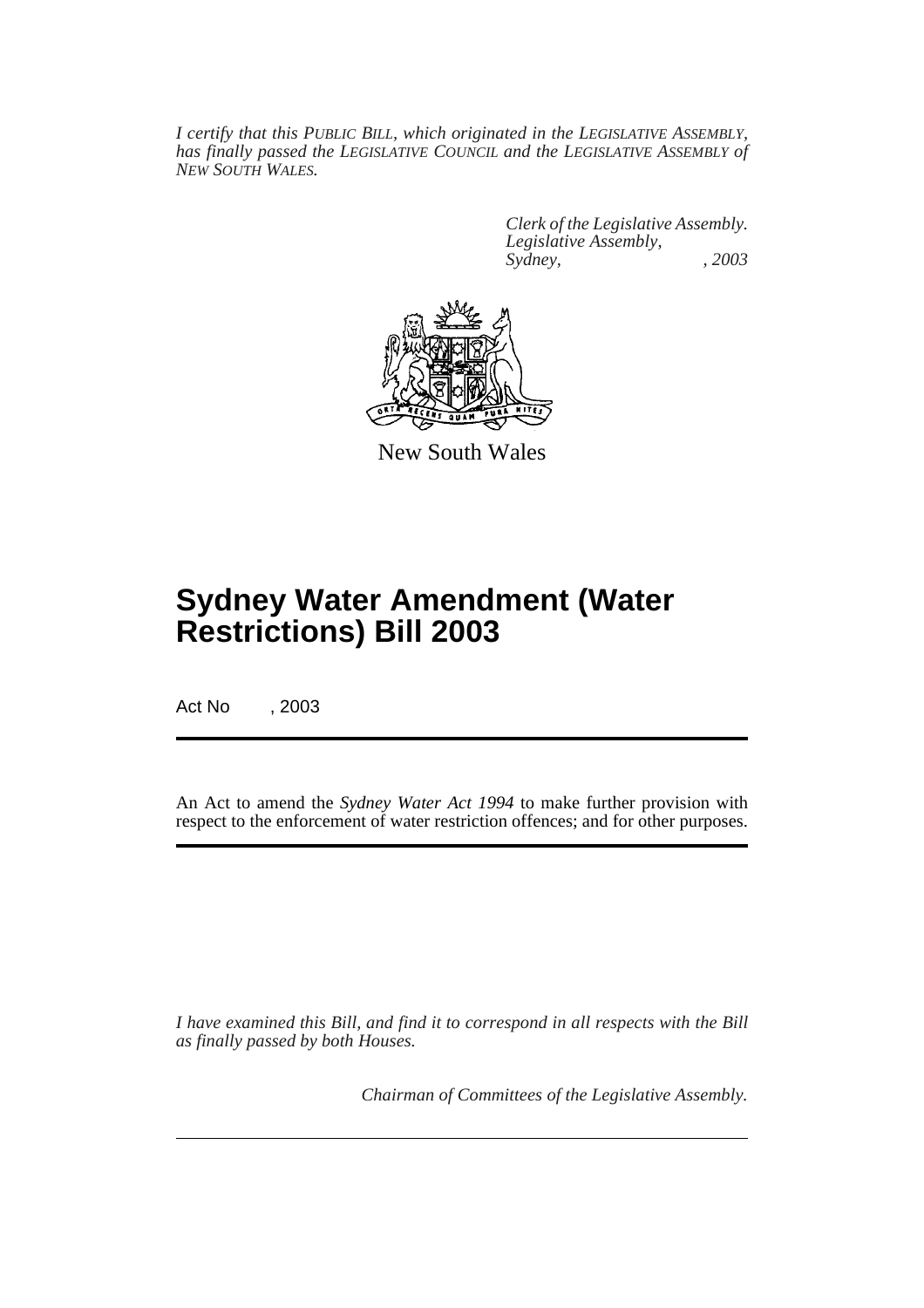## **The Legislature of New South Wales enacts:**

## **1 Name of Act**

This Act is the *Sydney Water Amendment (Water Restrictions) Act 2003*.

### **2 Commencement**

This Act commences on a day or days to be appointed by proclamation.

## **3 Amendment of Sydney Water Act 1994 No 88**

The *Sydney Water Act 1994* is amended as set out in Schedule 1.

## **4 Amendment of other legislation**

The Act and regulation specified in Schedule 2 are amended as set out in that Schedule.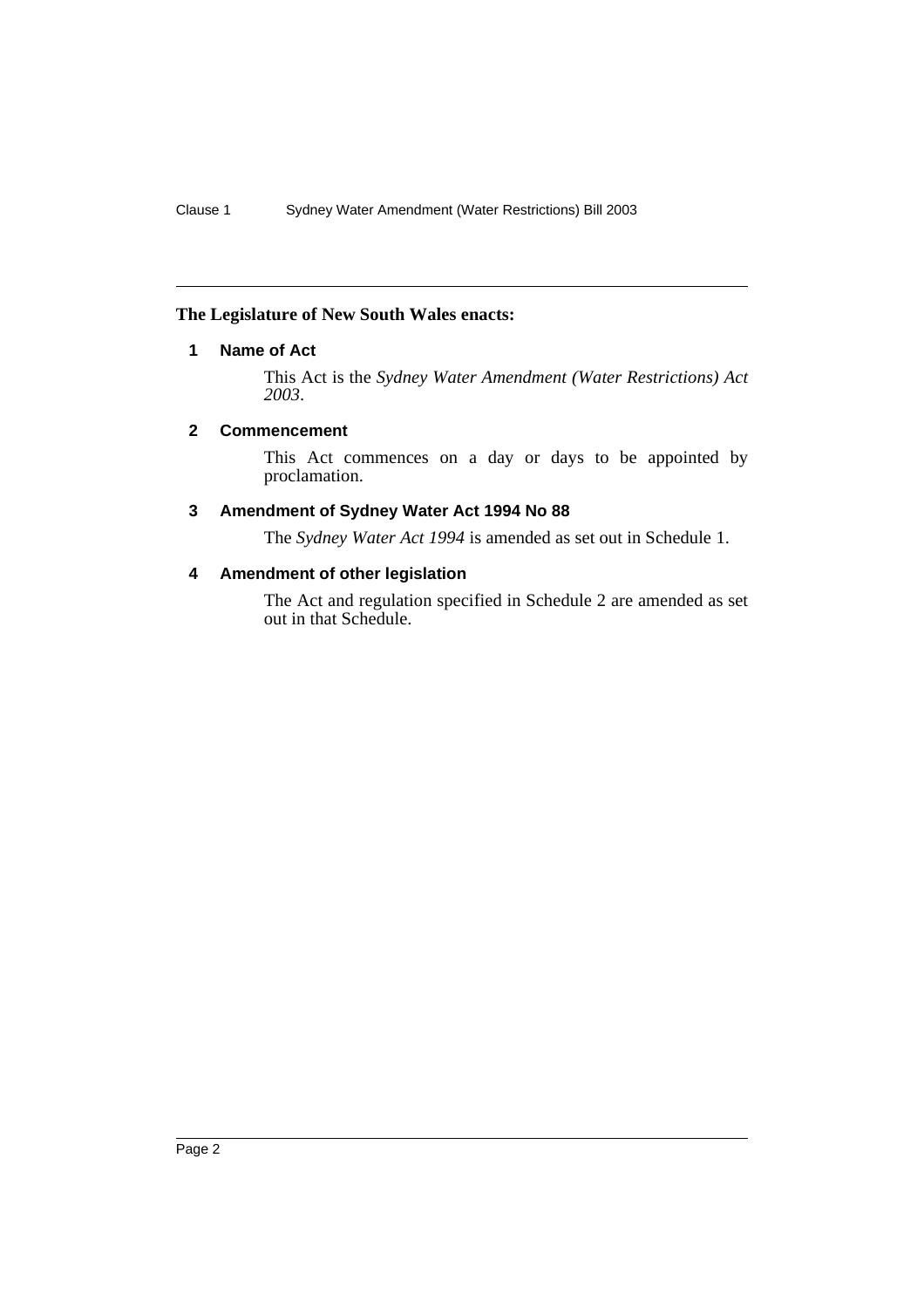Amendment of Sydney Water Act 1994 Schedule 1

## **Schedule 1 Amendment of Sydney Water Act 1994**

(Section 3)

### **[1] Section 48 Illegal diversion of water**

Omit the penalty at the end of the section. Insert instead:

Maximum penalty: 200 penalty units (or 400 penalty units in the case of a corporation).

## **[2] Section 53 Disposal of proceedings for offences**

Omit "constituted by a Magistrate sitting alone" from section 53 (1) (a).

## **[3] Section 53 (1) (b) and (3)**

Omit "Supreme Court" wherever occurring.

Insert instead "Land and Environment Court".

## **[4] Part 6, Division 6A**

Insert after Division 6:

## **Division 6A Special provisions relating to water restriction offences**

### **53A Definitions**

In this Division:

*authorised person* has the same meaning as in section 50.

*occupier* of land includes any person occupying the land under a lease.

*penalty notice* means a penalty notice under section 50.

*relevant time*, in relation to a water restriction offence, means the time that the offence is committed and the time immediately after the commission of the offence.

*water restriction offence* means an offence of using water contrary to a notice by the Minister under the regulations regulating or restricting the use of water.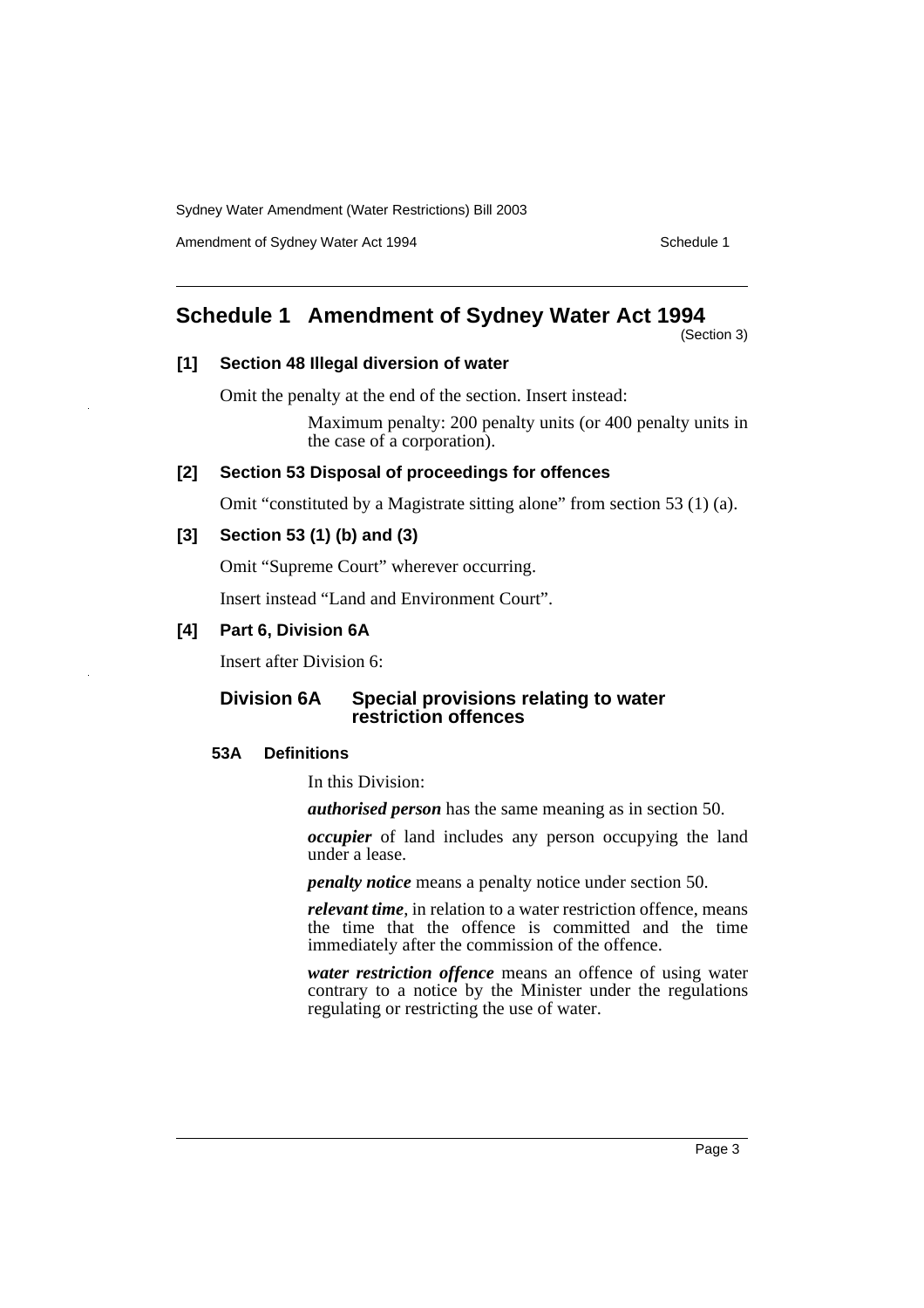Schedule 1 Amendment of Sydney Water Act 1994

#### **53B Liability for water restriction offences in certain circumstances**

#### (1) **Offence**

If a water restriction offence occurs on any land and the identity of the person who committed the offence cannot be ascertained at the relevant time by an authorised person who witnessed the commission of the offence, the following are, subject to this section, taken to be guilty of the offence:

- (a) each person who was an owner of the land at the relevant time,
- (b) each person who was an occupier of the land at the relevant time.

#### (2) **Liability of actual offender not affected**

Subsection (1) does not affect the liability of the person who committed the water restriction offence but, if a penalty has been recovered from any person in relation to the offence, no further penalty may be imposed on or recovered from any other person.

#### (3) **Exception for owner**

Subsection (1) (a) does not apply if a person who was an owner of the land at the relevant time:

- (a) gives notice in accordance with subsection (5) of the name and address of the person who the owner has reasonable grounds to believe:
	- (i) committed the offence, or
	- (ii) was an occupier of the land at the relevant time, or
- (b) satisfies the person specified in the penalty notice or the court dealing with the offence (as the case requires) that the owner did not commit the offence and did not know, and could not with reasonable diligence have ascertained, the name and address of the person who was an occupier of the land at the relevant time.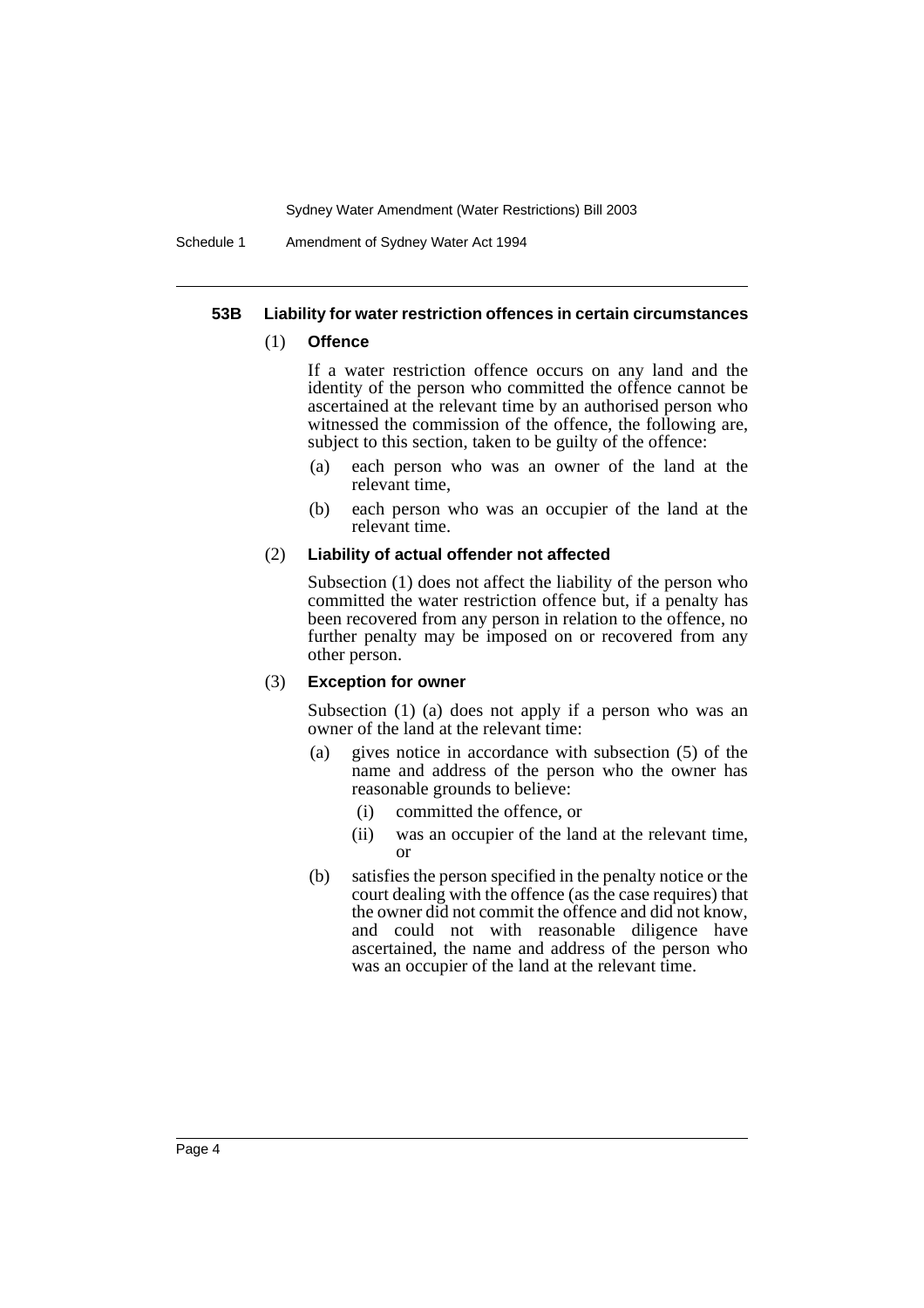Amendment of Sydney Water Act 1994 Schedule 1

#### (4) **Exception for occupier**

Subsection (1) (b) does not apply if a person who was an occupier of the land at the relevant time:

- (a) gives notice in accordance with subsection (5) of the name and address of the person who the occupier has reasonable grounds to believe committed the offence, or
- (b) satisfies the person specified in the penalty notice or the court dealing with the offence (as the case requires) that the occupier did not commit the offence and did not know, and could not with reasonable diligence have ascertained, the name and address of the person who committed the offence.

#### (5) **Notice given by owner or occupier**

A notice for the purposes of subsection  $(3)$   $(a)$  or  $(4)$   $(a)$  must be verified by statutory declaration and:

- (a) if a penalty notice has been given for the water restriction offence—the notice must be given to the person specified in the penalty notice within 21 days after service of the penalty notice, or
- (b) if a court is dealing with the offence—the notice must be given to the informant within 21 days after service of the court attendance notice for the offence.

## **53C Evidentiary provision**

A notice under section 53B (3) (a) or (4) (a), if produced in any proceedings against the person named in the notice for a water restriction offence, is evidence that the named person committed the offence, or was an occupier of the land at the relevant time, as the case may be.

#### **53D Power of authorised persons to enter land to investigate water restriction offences**

- (1) If an authorised person reasonably suspects that a water restriction offence is being committed on any land (including any land used for residential purposes), the authorised person may:
	- (a) enter the land for the purposes of investigating the offence, and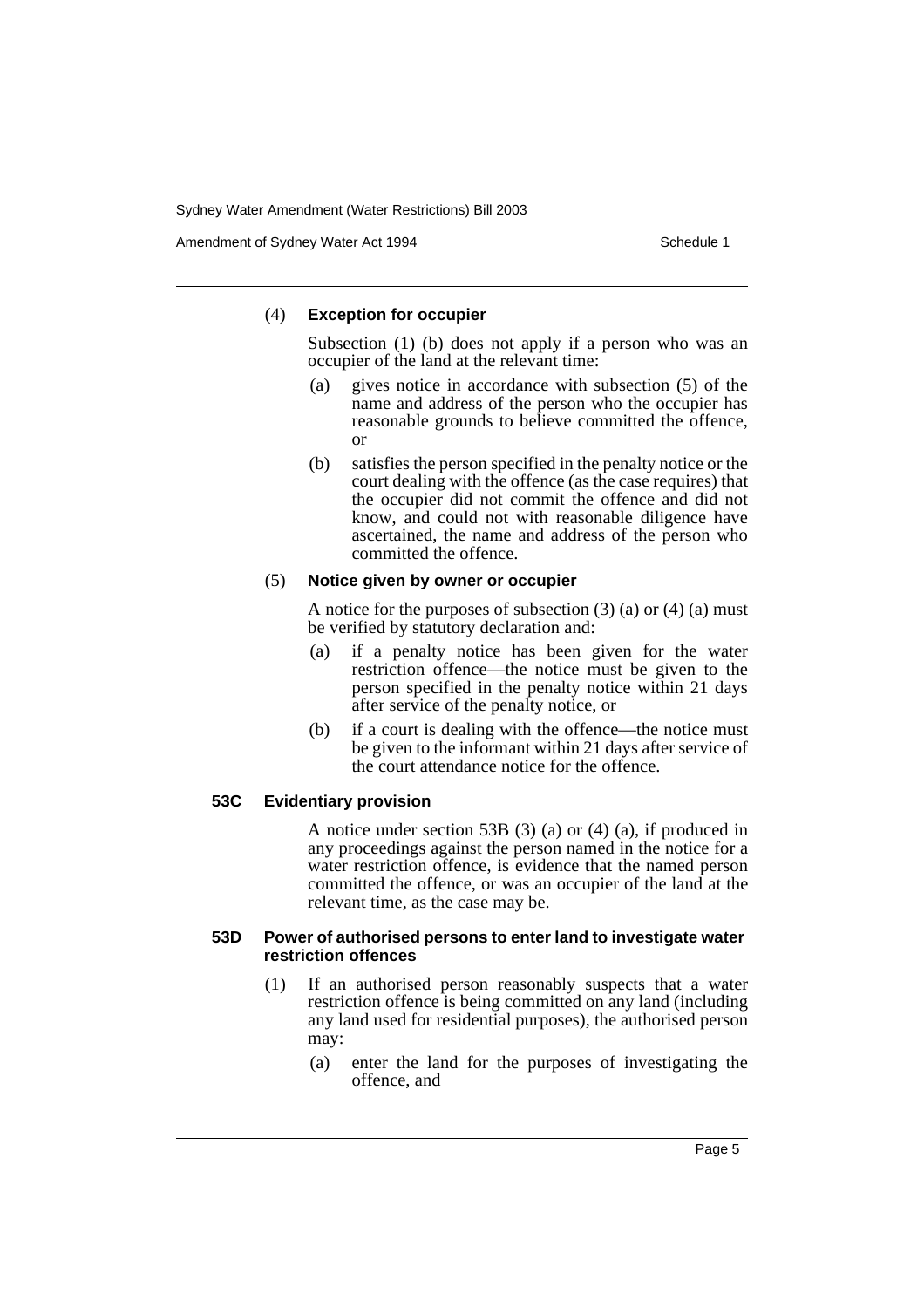- (b) take photographs in connection with the investigation.
- (2) The power conferred by this section to enter any land may not be exercised unless the authorised person:
	- (a) exercises the power at a reasonable time, and
	- (b) produces, if requested to do so by the occupier of the land, the authorised person's identification as an authorised person.
- (3) An authorised person may not, in exercising the power to enter land:
	- (a) enter any dwelling or enclosed structure on the land, or
	- (b) use any force, or
	- (c) remain on the land for a longer period than is reasonably necessary in the circumstances.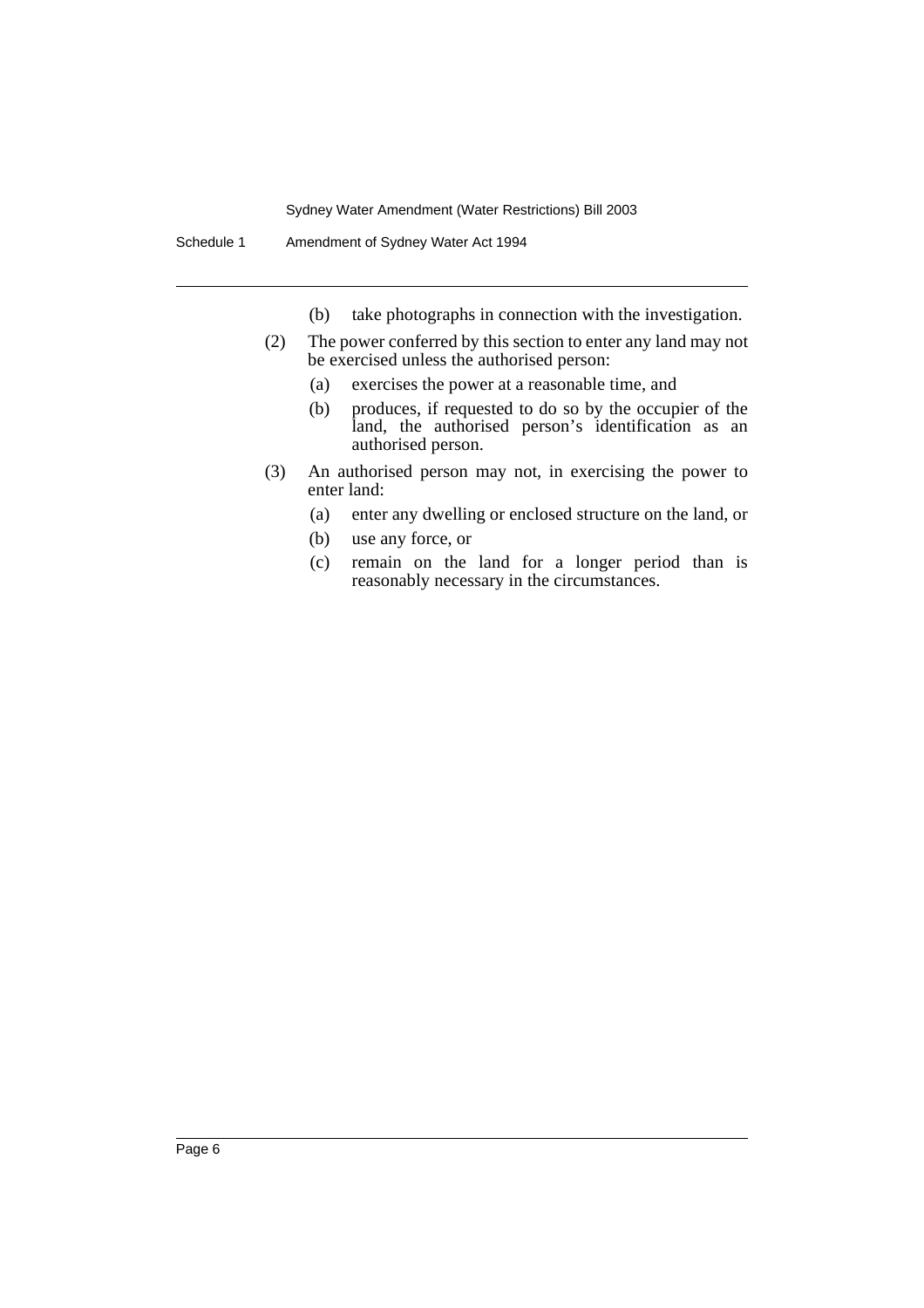Amendment of other legislation Schedule 2

## **Schedule 2 Amendment of other legislation**

(Section 4)

## **2.1 Land and Environment Court Act 1979 No 204**

#### **Section 21 Class 5—environmental planning and protection summary enforcement**

Insert after section 21 (gb):

(gc) proceedings under section 53 of the *Sydney Water Act 1994*,

## **2.2 Sydney Water Regulation 2000**

## **[1] Clause 35**

Omit the clause. Insert instead:

### **35 Penalty notice offences**

For the purposes of section 50 of the Act:

- (a) each offence created by a provision specified in Column 1 of Schedule 1 is a prescribed offence, and
- (b) the penalty prescribed for such an offence if dealt with under that section is the amount specified in relation to the offence in Column 2 of that Schedule.

## **[2] Clause 36 Short description of offence**

Omit the clause.